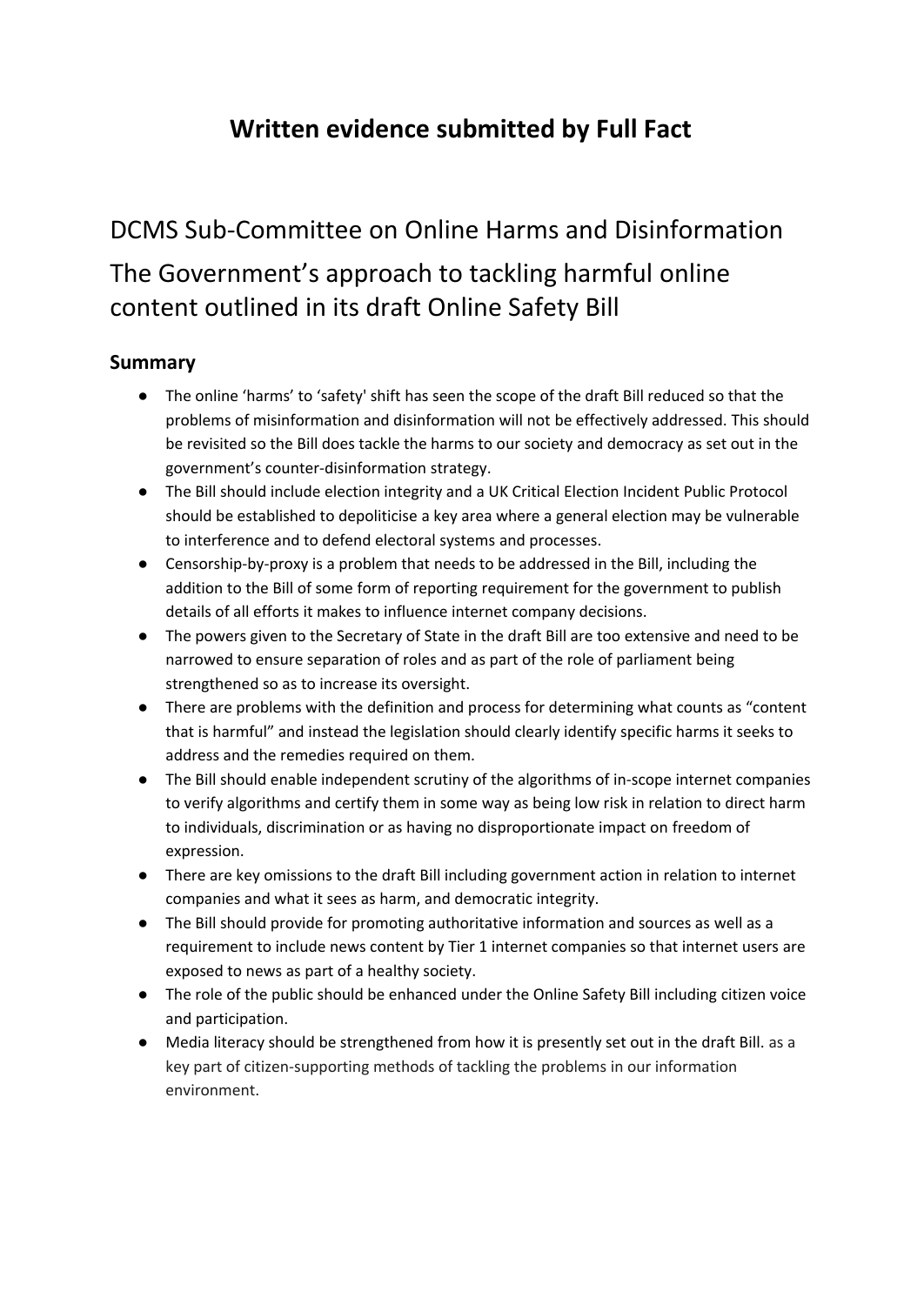### **About Full Fact**

- 1. Full Fact fights bad information. We're a team of independent fact checkers, technologists, researchers, and policy specialists who find, expose and counter the harm it does.
- 2. Bad information damages public debate, risks public health, and erodes public trust. So we tackle it in four ways. We check claims made by politicians, public institutions, in the media and online and we ask people to correct the record where possible to reduce the spread of specific claims. We campaign for systems changes to help make bad information rarer and less harmful, and we advocate for higher standards.
- 3. Full Fact is a registered charity. We're funded by individual donations, charitable trusts, and by other funders. We receive funding from both Facebook and Google. Details of our funding can be found on our website.<sup>1</sup>
- 4. Full Fact has long called for the government to take action in this area and the online misinformation that has come with the pandemic has made this need even more evident. We cannot go on relying on the internet companies to make decisions without independent scrutiny and transparency. We welcome that the process of pre-legislative scrutiny of the draft Online Safety Bill is finally going ahead, and that the DCMS Sub-Committee on Online Harms and Disinformation is undertaking an inquiry: good legislation and regulation could make a significant difference in tackling dangerous online misinformation.
- 5. Full Fact's expertise covers misinformation and public debate. Some areas of the Online Safety Bill including specific harms falls beyond our areas of expertise (e.g. illegal harms around protecting children and relating to terrorism) and this submission reflects this.
- 6. Full Fact is a member of Ofcom's Making Sense of Media Advisory Panel which brings together experts to debate and inform the development of Ofcom's media literacy research and policy work.
- 7. Full Fact is a member organisation of the Counter-Disinformation Policy Forum which is convened by The Department for Digital, Culture, Media & Sport (DCMS) and brings together stakeholders from internet platforms, civil society academia and government to limit the spread and harmful effects of misinformation and disinformation.
- 8. This submission is in addition to a Full Fact written submission to the Joint Committee on the Draft Online Safety Bill also in September 2021.

### **How has the shifting focus between 'online harms' and 'online safety' influenced the development of the new regime and draft Bill?**

9. The effect of this change is to reduce the scope of the draft Bill, so that the problems of misinformation and disinformation will not be effectively addressed, despite the government saying that these "have the potential to cause significant harm to both individuals and society… to influence elections, stoke racial divisions and abuse, and incite violence and rioting."<sup>2</sup>

<sup>1</sup> <https://fullfact.org/about/funding/>

<sup>2</sup> Online Media Literacy Strategy, July 2021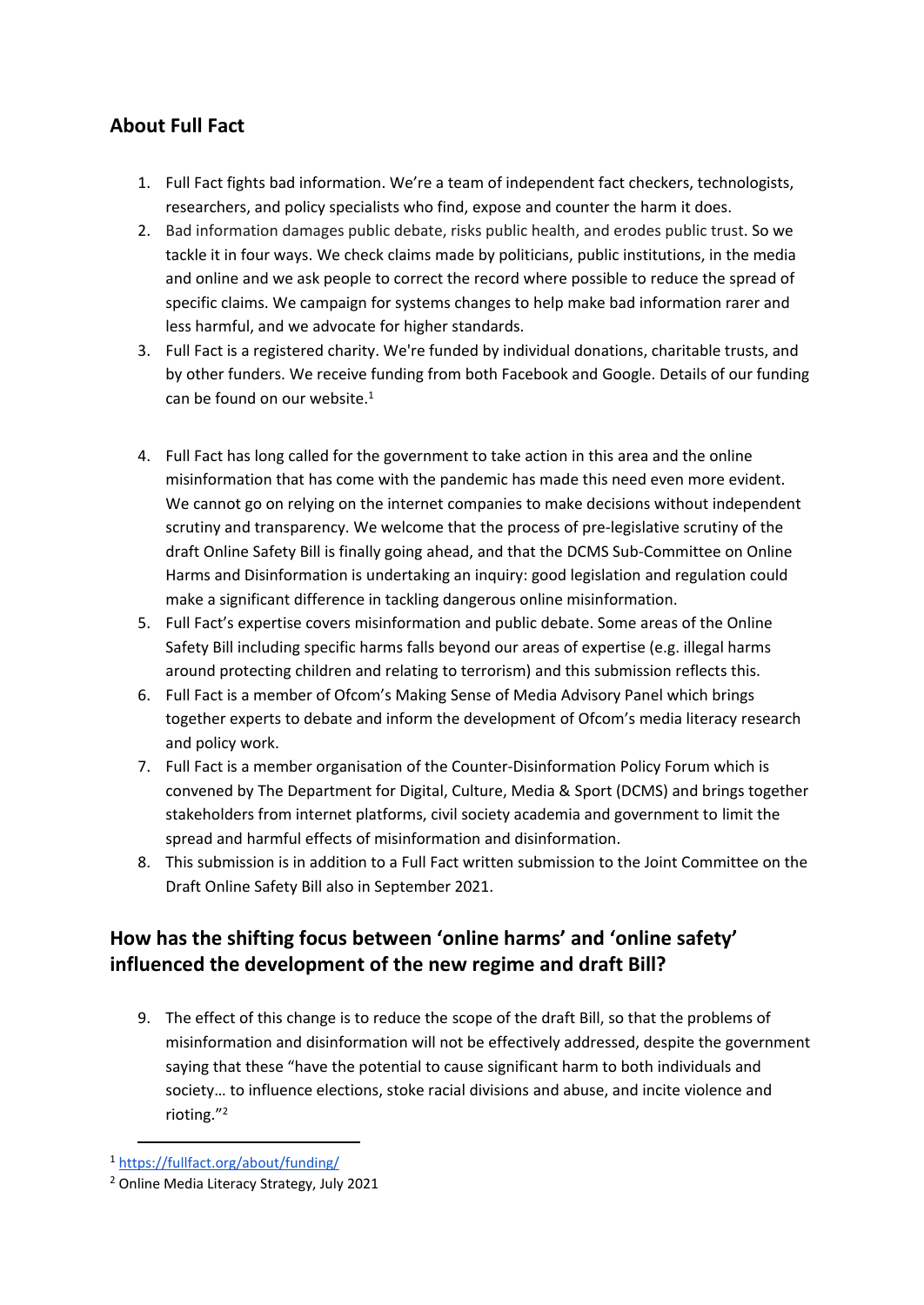- 10. The government's own RESIST counter-disinformation strategy states that: "When the information environment is deliberately confused this can: threaten public safety; fracture community cohesion; reduce trust in institutions and the media; undermine public acceptance of science's role in informing policy development and implementation; damage our economic prosperity and our global influence; and undermine the integrity of government, the constitution and our democratic processes."<sup>3</sup> The draft Bill's narrow focus on harm to individuals will fail to address all of these harms to our society and our democracy. In fact, all the draft Bill presently does in this area is establish an advisory committee.
- 11. The shift from Online Harms to Online Safety has gone alongside a shift from developing proportionate responses to clearly identified harms, to an approach with far less democratic oversight than we would expect, and far more emphasis on the control of content that ordinary internet users can see and share.
- 12. The failure to establish an open, democratic, transparent process for tackling the harms caused by misinformation and disinformation leaves an oversight vacuum and invites overreach as well as risking over-moderation by platforms. The draft Bill's proposal of an advisory committee is utterly inadequate.
- 13. Meanwhile, it is clear that the government has come to think that its role includes identifying particular bits of legal content on the internet that should not remain online, and pressuring internet companies to remove them.
- 14. This government enthusiasm for censorship-by-proxy has been a marked feature of its response to the pandemic. A government press release stated that "Up to 70 incidents a week, often false narratives containing multiple misleading claims, are being identified and resolved."<sup>4</sup> It did not define 'resolved'. A subsequent story briefed by the government to the BBC said: "The culture secretary is to order social media companies to be more aggressive in their response to conspiracy theories linking 5G networks to the coronavirus pandemic."<sup>5</sup> Of course we accept that measures taken with good intentions during an emergency are never likely to be perfect. But instead of establishing open democratic transparent methods for responding to harmful false information in future, this draft Bill's silence on misinformation and disinformation risks locking in censorship-by-proxy as the new normal (see Addressing censorship-by-proxy by direct action by government below) and relying on the good faith and judgement of staff currently in post, rather than limiting potential overreach by less scrupulous future decision-makers.

[https://assets.publishing.service.gov.uk/government/uploads/system/uploads/attachment\\_data/file/1004233](https://assets.publishing.service.gov.uk/government/uploads/system/uploads/attachment_data/file/1004233/DCMS_Media_Literacy_Report_Roll_Out_Accessible_PDF.pdf) [/DCMS\\_Media\\_Literacy\\_Report\\_Roll\\_Out\\_Accessible\\_PDF.pdf](https://assets.publishing.service.gov.uk/government/uploads/system/uploads/attachment_data/file/1004233/DCMS_Media_Literacy_Report_Roll_Out_Accessible_PDF.pdf)

<sup>&</sup>lt;sup>3</sup> RESIST Counter Disinformation Toolkit, 2019 [https://gcs.civilservice.gov.uk/publications/resist-counter](https://gcs.civilservice.gov.uk/publications/resist-counter-disinformation-toolkit/)[disinformation-toolkit/](https://gcs.civilservice.gov.uk/publications/resist-counter-disinformation-toolkit/) 

<sup>4</sup> Government cracks down on spread of false coronavirus information online, Mar 2020 [https://www.gov.uk/government/news/government-cracks-down-on-spread-of-false-coronavirus-information](https://www.gov.uk/government/news/government-cracks-down-on-spread-of-false-coronavirus-information-online)[online](https://www.gov.uk/government/news/government-cracks-down-on-spread-of-false-coronavirus-information-online)

<sup>&</sup>lt;sup>5</sup> 'Coronavirus: Tech firms summoned over 'crackpot' 5G conspiracies' BBC News, Apr 2020 <https://www.bbc.co.uk/news/technology-52172570>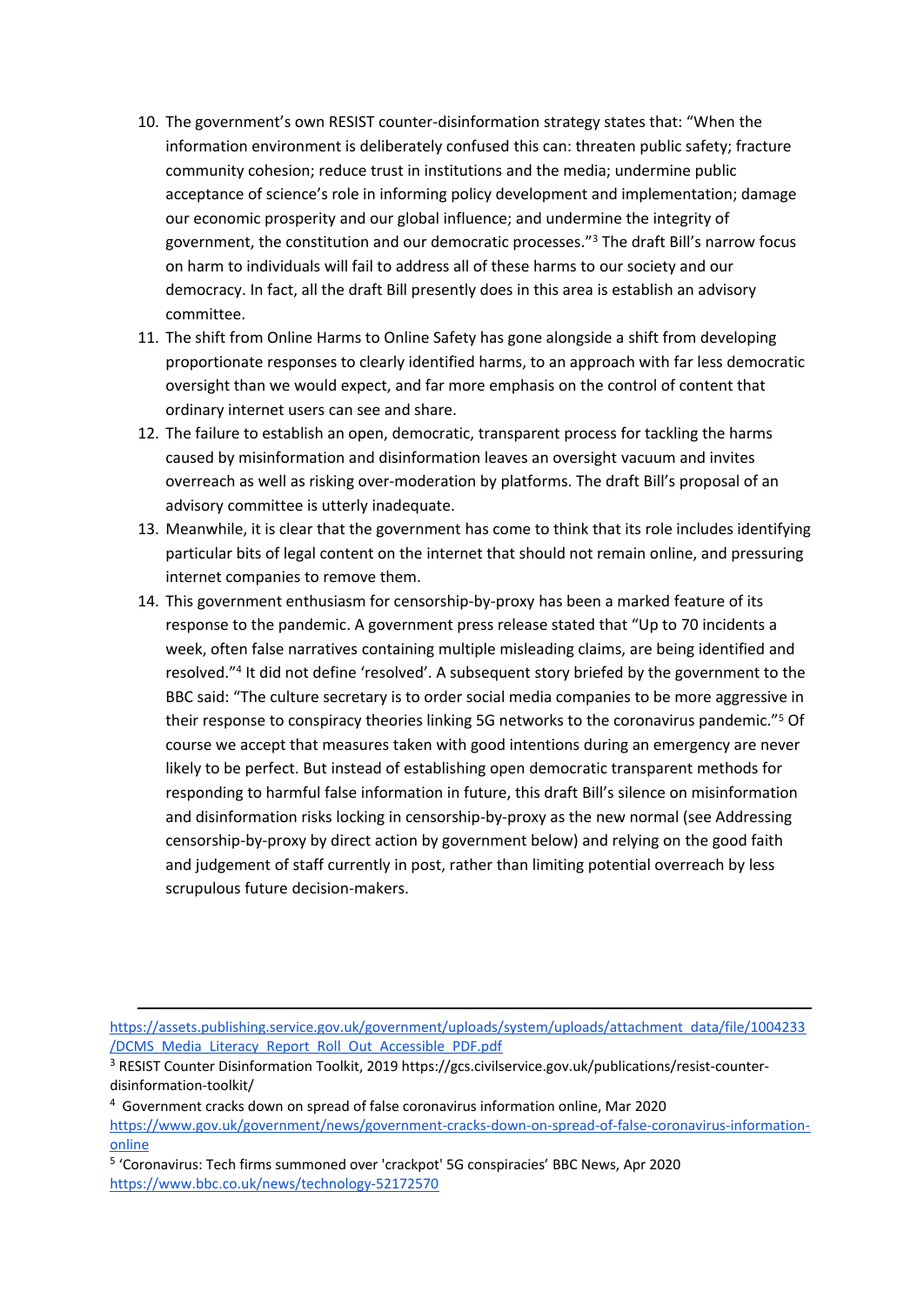### **Is it necessary to have an explicit definition and process for determining harm to children and adults in the Online Safety Bill/what should it be?**

- 15. We see three problems with the definition and process for determining what counts as "content that is harmful" set out in clauses 45 and 46.
- 16. Underlying them all is the central mistake that the draft Bill makes of trying to define harm in the abstract and then hand off to Ofcom and internet companies the 'details' of how to identify and tackle it. What is needed instead is legislation that clearly identifies the specific harms it seeks to address and the remedies it wishes to require, as the draft Bill does try to do in respect of specific kinds of illegal content. That legislation would of course need to be regularly revisited by parliament. The idea of legislating for online safety once and for all is hubristic and ignores the constantly evolving nature of content, etiquette and design of networks online. It would be far better to accept that this is a new area of law that will need to gradually develop with ongoing parliamentary oversight. For context: the UK has passed an immigration act once every 2.5 years this century. The Communications Act is now 18 years old.
- 17. The three problems we see with the definition and process are as follows.
- 18. First, as with most of the draft Bill, the definition of harm gives too much power to Ministers. It is impossible to imagine legislation giving Ministers such sweeping powers to designate harmful content offline that, say, newspaper publishers were then required to restrict. The case has not been made that this power is necessary or proportionate. At least, this power deserves far more parliamentary scrutiny than the draft Bill allows for. While a time-limited power of this sort might have some value in responding to emergencies, we see no reason why these far reaching choices should be made by Ministers and set out in unamendable regulations with such limited opportunity for parliamentary debate.
- 19. Secondly, the deliberately ambiguous threshold of "significant" harm can and will be interpreted very differently according to the interests of those involved. The word "significant" can be used to mean anything from "not trivial" to "having serious consequences". Internet companies have every incentive to use the strongest interpretation so as to reduce the work they have to do to meet their obligations. At the very least, this ambiguity will hinder the regulator's work and credibility by leaving them at constant risk of legal challenge for overstepping these blurry boundaries.
- 20. Thirdly, the draft Bill's definition of harm will make it harder to address the real social harms that the government itself says come from disinformation ("threaten public safety; fracture community cohesion; reduce trust in institutions and the media; undermine public acceptance of science's role in informing policy development and implementation; damage our economic prosperity and our global influence; and undermine the integrity of government, the constitution and our democratic processes."). It will either require contorted and convoluted attempts to explain how, for example, election interference harms individual people psychologically, or simply leave these harms unaddressed. It is notable that the only part of the draft Bill that in any way responds to the government's own concerns on disinformation, Section 112 ("Secretary of State directions in special circumstances"), does not use the definition of harm used elsewhere but instead refers broadly to threats to "the health and safety of the public, or to national security". Perhaps this shows that the focus on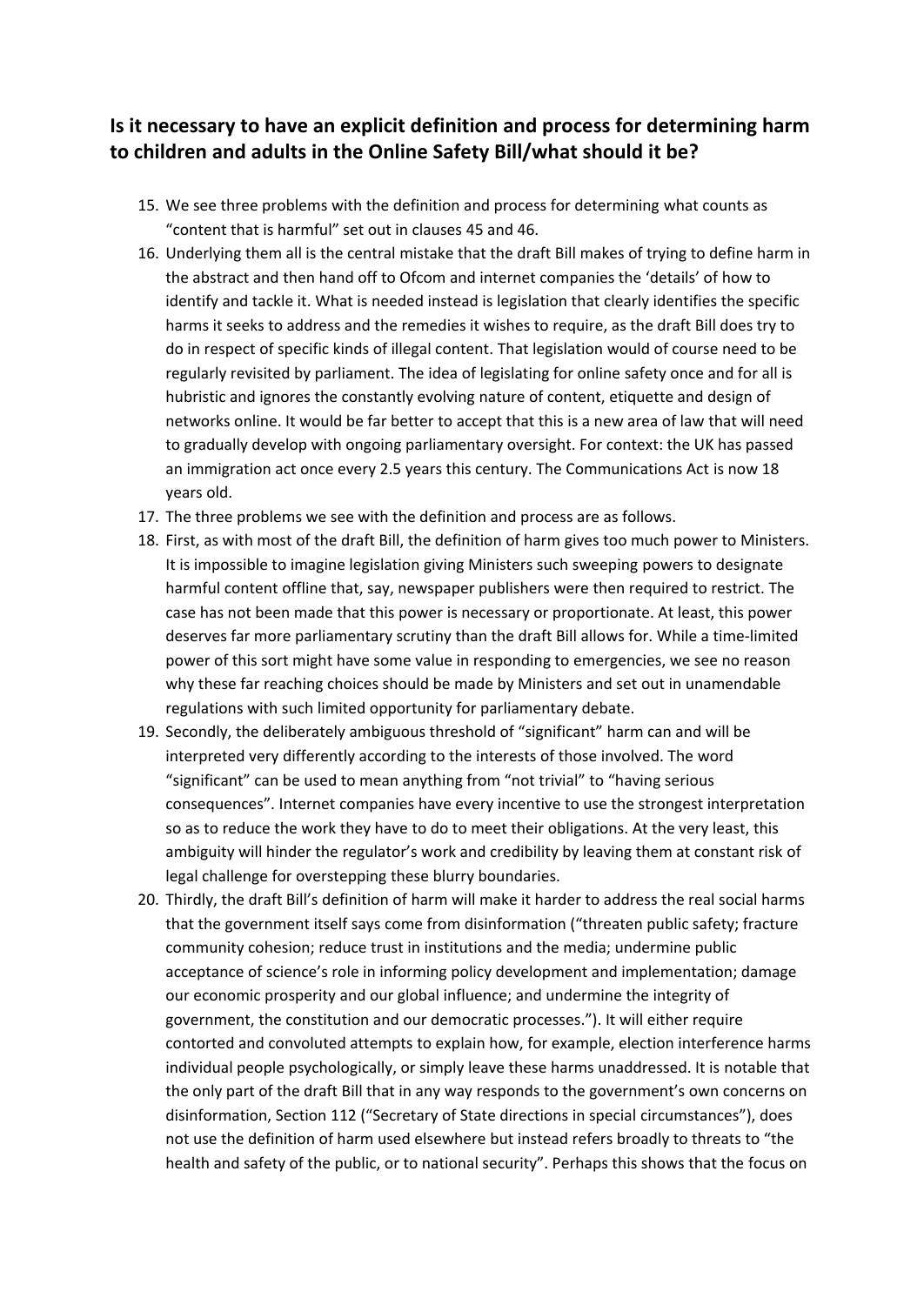harms to individuals is too narrow to address the harms the government itself is worried about.

### **Does the draft Bill focus enough on the ways tech companies could be encouraged to consider safety and/or the risk of harm in platform design and the systems and processes that they put in place?**

#### **Independent scrutiny of the algorithms of in-scope internet companies**

- 21. No. In fact it will encourage them to use systems that will have serious damaging unintended consequences which will be largely hidden from scrutiny. Content moderation at internet scale has to be done by machines. Contrary to the claims of the internet companies, they cannot do this accurately. When we do get glimpses behind the curtain, the reality is shocking.
- 22. We have seen internet companies deploying algorithms that filter out posts referring to the place "Plymouth Hoe";<sup>6</sup> take down posts from a police force warning about Covid-19 scams;<sup>7</sup> and even ban the internet company's own page after mistaking it for an Australian news site. $8$
- 23. Perversely, in passing this draft Bill parliament would be requiring internet companies to rely even more heavily on technology that we already know cannot do the job. Worse than that, it doesn't provide for meaningful scrutiny of this technology or how it is used. We expect the result to be significant infringement of individuals' freedom of expression not by design but by accident.
- 24. Content moderation algorithms can do real good if they work well, and if they malfunction they can cause real harm. In this they are like many other safety-critical technologies. However, unlike many safety-critical technologies, the safety consequences of deploying a certain content moderation algorithm are not always obvious. How safe an aeroplane is is ultimately visible for all to see, despite all the expertise that goes into its engineering. A qualified person can and must test whether an electrical system is safe. The effects of content moderation algorithms are far harder to understand, but their design is subject to no external scrutiny at all. It is no coincidence that some algorithms deployed by internet companies to their billions of users have been shown to directly discriminate on the grounds of race.<sup>9</sup>
- 25. The Online Safety Bill should seek to address these unintended effects by requiring independent testing of safety-critical content moderation algorithms (in many ways, just as other safety-critical industries require independent inspections). This would have challenges to address to be put in place and to institutionalise under the auspices of Ofcom as regulator, keeping in mind factors such as not to create barriers to entry to the industry, or making it excessively costly in operation or to fix problems identified.

<sup>6</sup> [https://www.itv.com/news/westcountry/2021-01-27/facebook-removes-posts-featuring-plymouth-hoe-for](https://www.itv.com/news/westcountry/2021-01-27/facebook-removes-posts-featuring-plymouth-hoe-for-being-offensive)[being-offensive](https://www.itv.com/news/westcountry/2021-01-27/facebook-removes-posts-featuring-plymouth-hoe-for-being-offensive)

 $7$  We are aware of this directly from the police force concerned.

<sup>8</sup> Kevin Nguyen of ABC News compiled a list of many pages blocked when Facebook attempted to filter out news content in Australia. Along with Facebook's own page, it included a state government, a domestic charity, and a Fire Department [https://twitter.com/cog\\_ink/status/1362173998696566790](https://twitter.com/cog_ink/status/1362173998696566790)

<sup>9</sup> https://www.vox.com/recode/2020/2/18/21121286/algorithms-bias-discrimination-facial-recognitiontransparency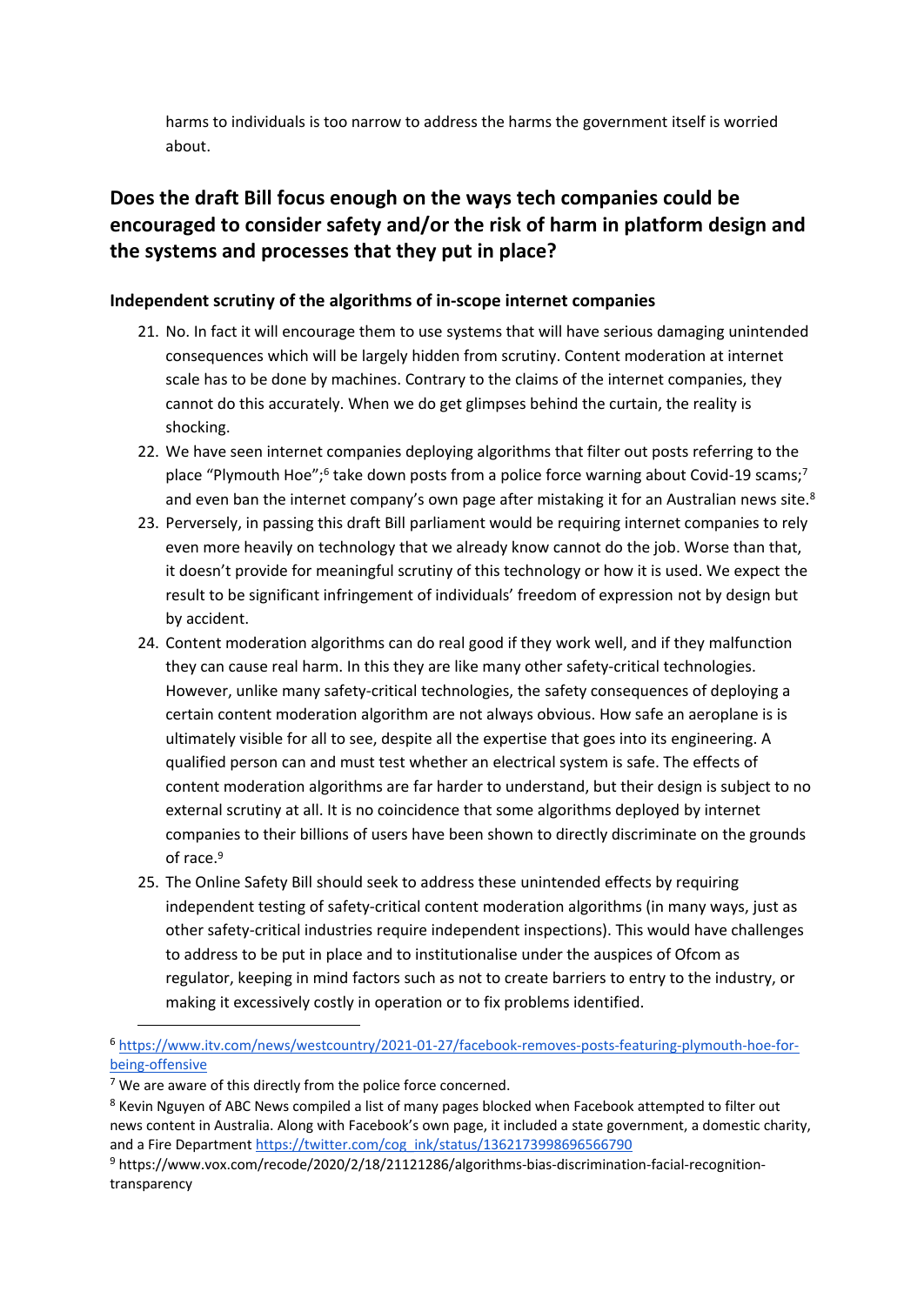26. Ultimately, though, unless there is a some sort of independent process to verify algorithms and certify them in some way as being low risk in relation to direct harm to individuals, discrimination or as having no disproportionate impact on freedom of expression, then these harms will be perpetuated in this way.

### **What are the key omissions to the draft Bill, such as a general safety duty or powers to deal with urgent security threats, and (how) could they be practically included without compromising rights such as freedom of expression?**

- 27. There are a number of key omissions to the draft Bill including government action in relation to internet companies and what it sees as harm, and democratic integrity. There are also a number of areas where there may be further gaps due to the Online Safety Bill leaving a lot of how the new regulatory regime will work to secondary legislation or to Ofcom to develop in the future. Whilst this is understandable in some ways, much of the details of how the legislation will work in practice should be made clearer before the Bill is passed.
- 28. While practical in terms of flexibility to amend in changing contexts, if some of the detail is not provided when the Bill measures are being debated, it will make it hard to judge how well the intended regime is likely to work in practice. To make the Bill as effective as possible DCMS will need to set out far more details in draft form at the earliest opportunity and before opportunities to amend the draft Bill close.

#### **Democratic harns and election integrity**

- 29. On democratic integrity, the Government appears resistant to tackling societal or collective harms without a definitive clear line to direct individual harm. Yet the government is aware such threats and risks are real. The Government has indicated that foreign state disinformation campaigns during UK elections will be out of scope of the Online Safety Bill.
- 30. We would urge revisiting this area in relation to elections, and not just its relationship with other harms on individuals. We do not believe it is right that the national security and other implications of disinformation campaigns during UK elections are out of the scope of the Bill. Indeed, the Prime Minister assured Parliament earlier this year that the online safety Bill that will be presented to the House this year will contain sufficient powers to tackle collective online harms, including threats to our democracy<sup>10</sup>.
- 31. The Bill should be strengthened and amended to improve democracy and address harms to democracy, including protecting against harmful misinformation in elections.

#### **The need for a UK Critical Election Incident Public Protocol**

<sup>10</sup> Integrated Review debate, House of Commons, 16 March 2021

[https://hansard.parliament.uk/commons/2021-03-16/debates/52D67D49-A516-4598-AC69-](https://hansard.parliament.uk/commons/2021-03-16/debates/52D67D49-A516-4598-AC69-68E8938731D9/IntegratedReview#contribution-76EFB229-E887-4B38-BBBD-09B5E13FA760) [68E8938731D9/IntegratedReview#contribution-76EFB229-E887-4B38-BBBD-09B5E13FA760](https://hansard.parliament.uk/commons/2021-03-16/debates/52D67D49-A516-4598-AC69-68E8938731D9/IntegratedReview#contribution-76EFB229-E887-4B38-BBBD-09B5E13FA760)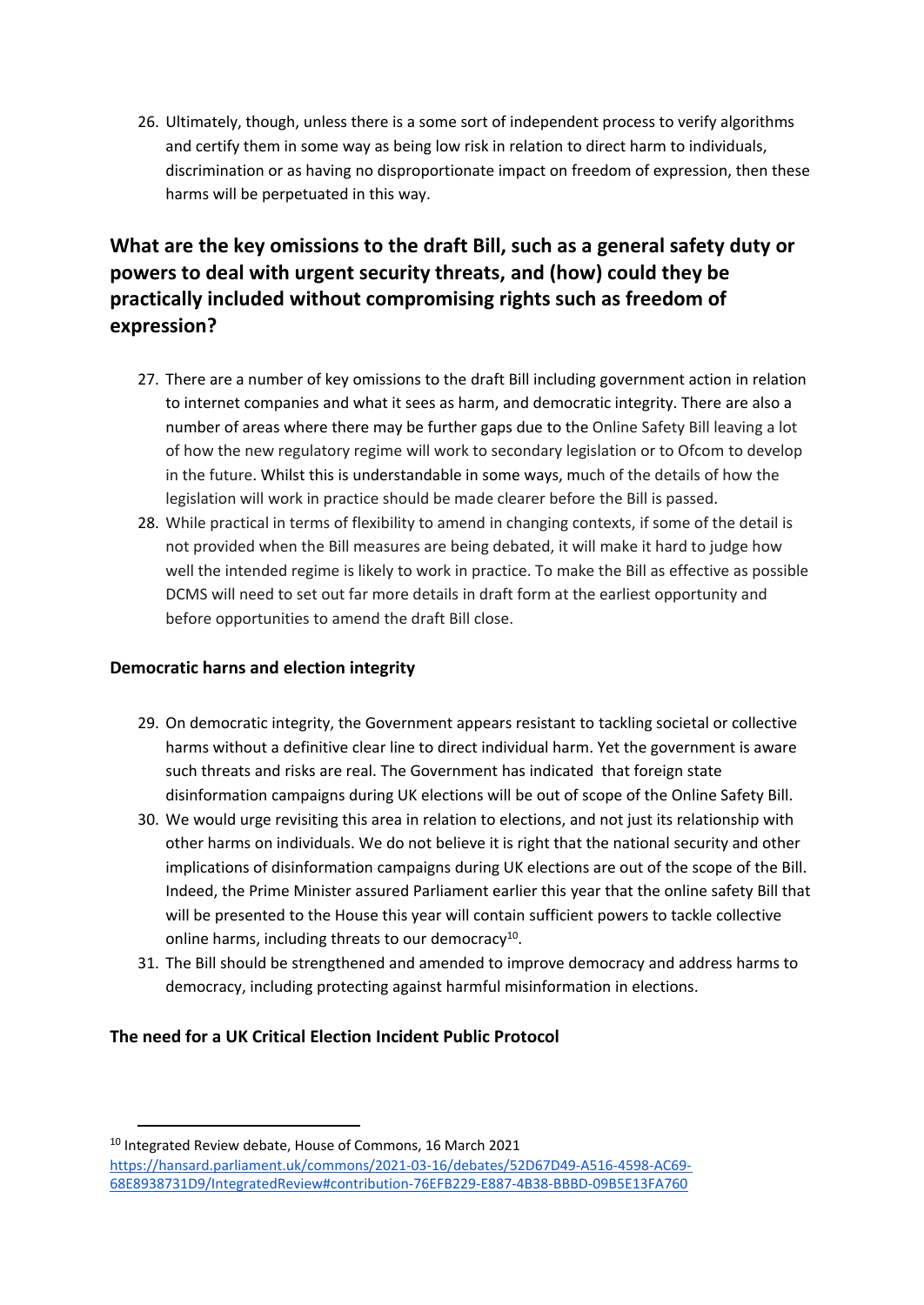- 32. There may come a time during an election when the public needs to be warned about a specific threat identified by the security services, but at the moment the decision would be up to the government of the day, which would be put in a difficult position and is likely to be seen as conflicted.
- 33. In Canada, this problem has been solved by setting out a public protocol—the Critical Election Incident Public Protocol (CEIPP)—for handling such situations and to depoliticise a key area where a general election may be vulnerable to interference and requires a solution to protect and defend electoral systems and processes.
- 34. The UK Government should develop and publish a protocol for alerting the public to incidents or campaigns that threaten the UK's ability to have a free and fair election that is independent of elected politicians. Ideally, the Elections Bill should include a provision requiring such a protocol to be agreed. It is important that The Elections Bill does, as the government has stated, work alongside measures in the Online Safety Bill and Counter-State Threats Bill 'to protect our globally respected UK democracy from evolving threats'. Coherence is required across different regulations and associated practices, including on known and foreseeable risks.
- 35. The draft Online Safety Bill contains a provision (under Clause 112 Secretary of State directions in special circumstances) enabling the Secretary of State to give Ofcom directions when they consider there is a threat to the health or safety of the public, or to national security. This clause, which requires significant attention in parliamentary scrutiny and wider debate on the Online Safety Bill, does not explicitly mention elections.
- 36. The present draft Online Safety Bill clause 112 is largely focused on directing Ofcom to prioritise action to respond to such a specific threat through its media literacy functions and requiring certain internet companies to publicly report on what they are doing to respond to such a threat.
- 37. Given the Online Safety Bill is about Ofcom and regulation to prevent harm emerging from internet companies' platforms in its scope, if democratic harms were folded into the Bill, as we believe they should be, this could then interlock with other regulators and actors, to address harmful misinformation and disinformation or other incidents threatening free and fair elections. A sensible precautionary provision is required to ensure that the public can be informed through a predictable and trusted process of any threats which can be effectively mitigated through public information.
- 38. The reality at the moment is that the decision about whether to warn the UK public of a threat to our elections is as likely to be taken in California as Westminster. An election is possible at any moment. If conducted under current rules or indeed, as the present Elections Bill and draft Online Safety Bill envisages, it will be vulnerable to a serious incident with no protocol in place.

#### **Addressing censorship-by-proxy by direct action by government**

39. The government monitors the internet and sends internet companies examples of content it believes is legal or violates their terms of service. The government can and does seek to limit speech online by lobbying internet companies to change their terms of service and then reporting content for violating those terms. This censorship by proxy is how the government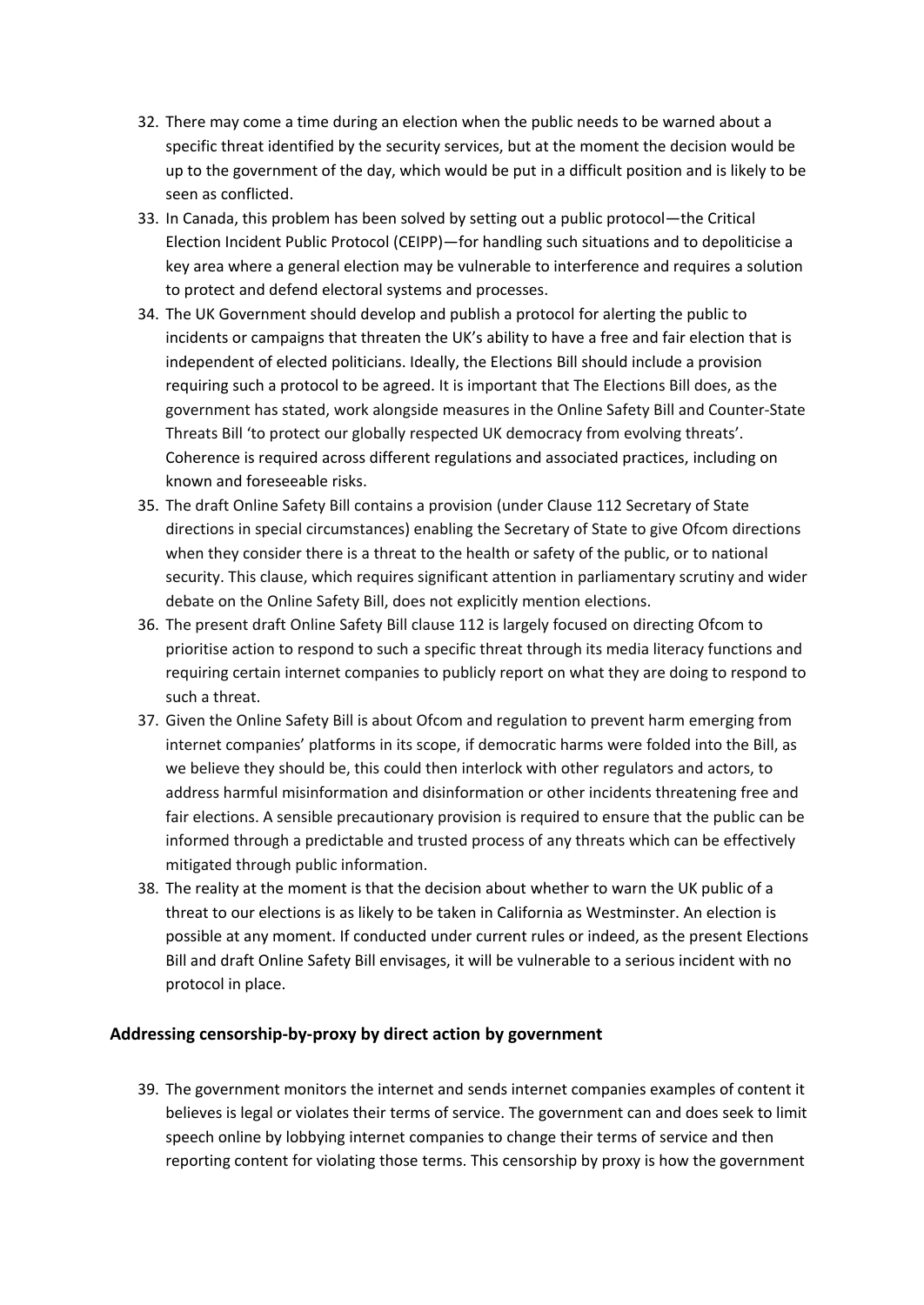responded to 5G misinformation, for example, when it should have responded earlier by publishing high quality public health information disproving certain false claims about 5G.

- 40. The draft Online Safety Bill does not reflect this reality and it should or the regulation of inscope companies, the role of Ofcom and the integrity of the system could be undercut undemocratically and without proper oversight.
- 41. The Online Safety Bill should include some form of reporting requirement for the government to publish details of all efforts it makes to influence internet company decisions about specific items of content, specified accounts or their terms of service. This could recognise the necessity for a limited time delay in the case of content considered national security sensitive, perhaps subject to review by the Joint Committee on Human Rights (JCHR) / Intelligence and Security Committee of Parliament (ISC).
- 42. The Online Safety Bill should prohibit any attempt by the government to influence in-scope companies except within specified grounds and mechanisms.
- 43. We know that the government has in the past year played a role in encouraging the internet companies to take action on the most harmful misinformation in relation to Covid-19. While the government has an important convening role on tackling harmful misinformation, this process must be transparent and open to scrutiny.
- 44. We need to move beyond the present situation where a minister can summon internet companies and call on them to remove certain content from the internet, with no parliamentary process for overseeing that in a democratic way. That is a dangerous oversight that is the responsibility of Parliament to correct in the Online Safety Bill.

#### **Promoting authoritative information and sources**

- 45. Addressing online harms effectively is often not just about addressing bad information directly, it is also predicated on the supply and dissemination of good information. Despite efforts from some companies such as YouTube to promote 'authoritative news', high-quality news content and robust public information still struggles to get anywhere near the same level of traction as misinformation, as multiple studies have shown.<sup>11</sup> However, during the pandemic internet companies set themselves a high bar for promoting authoritative information, with most pointing users towards WHO and public health sources in welldesigned news feed panels and redirecting users to robust sources in search results. The pandemic has shown that identifying authoritative news and information sources can be relatively straightforward, but promotion of robust, non-partisan information is not the norm outside of pandemic-related public health (and some countries' elections).
- 46. Parliament has previously recognised the need for news as part of a healthy society—it's a required part of radio and television output, for example. As the relative share of attention in legacy media declines, and as audiences fragment, we recognise the erosion of the shared reality that comes from shared access to news. That has consequences for our democracy and society more generally. We believe that parliament could consider whether a similar requirement to include news content should now be applied to Tier 1 internet companies so that internet users are exposed to news in a similar way that broadcast audiences are. It is

<sup>11</sup> [https://www.socialmediatoday.com/news/new-study-shows-that-misinformation-sees-significantly-more](https://www.socialmediatoday.com/news/new-study-shows-that-misinformation-sees-significantly-more-engagement-than/555286/)[engagement-than/555286/;](https://www.socialmediatoday.com/news/new-study-shows-that-misinformation-sees-significantly-more-engagement-than/555286/) https://www.wired.com/story/right-wing-fake-news-more-engagement-facebook/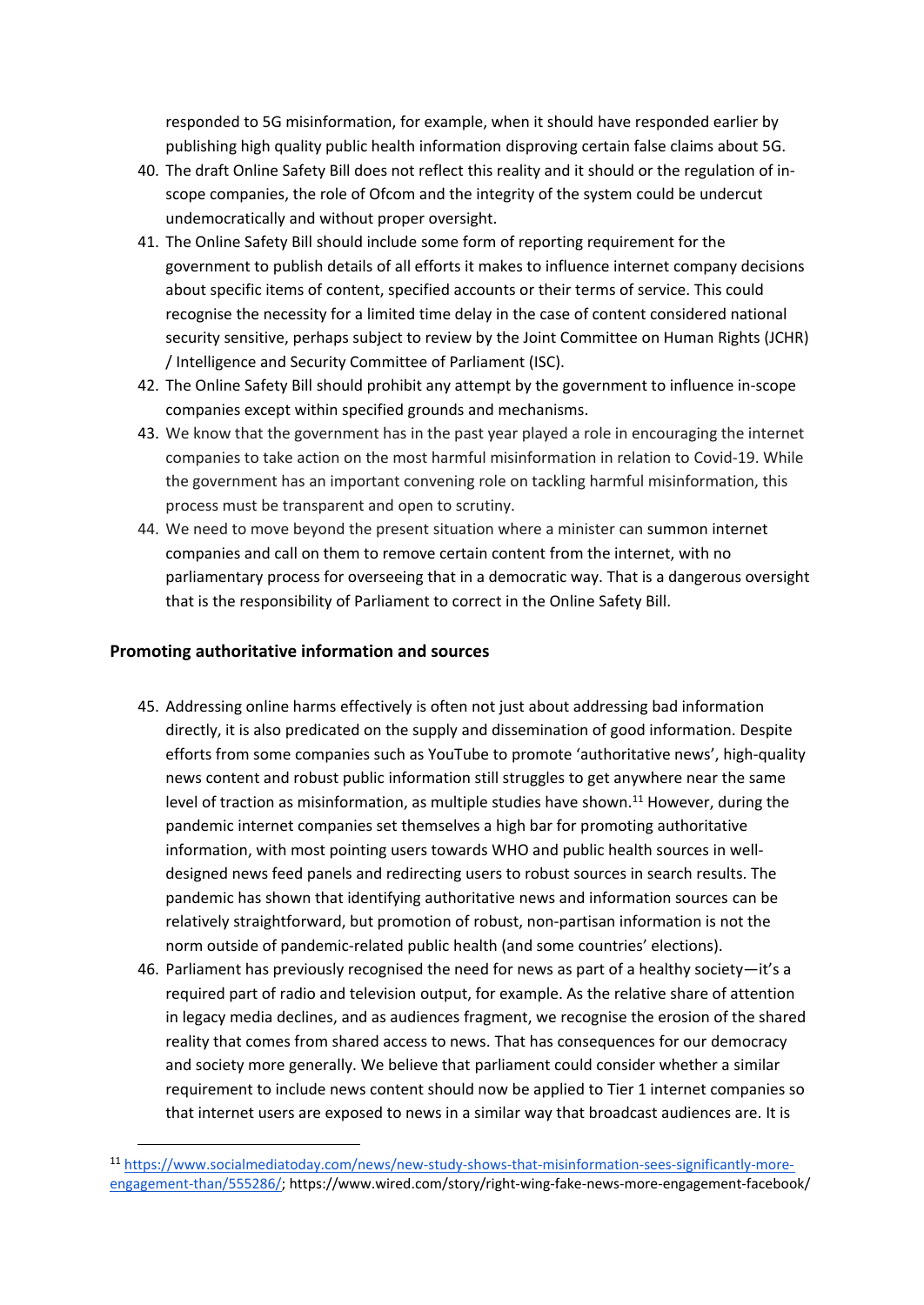far better to pre-empt problems of misinformation by making good information readily available than to respond later with measures that restrict freedom of expression, and this may be one way of shifting the balance towards proportionate measures.

### **Are there any contested inclusions, tensions or contradictions in the draft Bill that need to be more carefully considered before the final Bill is put to Parliament?**

47. Well-meaning but poorly drafted measures could prove detrimental to individuals and society for years to come. Full Fact believes there are a number of such areas that should be very carefully considered before the final Bill is put to Parliament. This includes provisions relating to democratic speech, journalistic content, Secretary of State powers, transparency requirements and enhancing the role of the public in the success of the new regime.

#### **Democratic Speech**

48. The definition of "content of democratic importance" is not sufficiently clear in relation to what 'is or appears to be specifically intended to contribute to democratic political debate' and this has the potential for serious and unintended consequences. Whilst the explanatory notes offer two kinds of examples this raises questions as to what would or would not be such content beyond this. The definition of "a live political issue" is also not clear and neither is it clear who determines that definition.

#### **Journalistic Content**

- 49. We declare an interest in that Full Fact is a recognised news publisher within the meaning of the draft Bill.
- 50. There are two main problems with the government's proposed exemption for news publishers and journalists.
- 51. First, the underlying principle is flawed. If the draft Bill really requires special protections to make journalism possible under its rules, then its restrictions on ordinary internet users go too far. Journalists should not need or have privileged freedom of expression compared to their audiences (as distinct from privileged access to information or protection from interference with newsgathering, which they do sometimes need and the law provides for).
- 52. Secondly, it won't work on its own terms and accidentally creates a loophole so big that some of the most reckless and harmful deliberate disinformation campaigns could sail through it. The criteria for a news publisher being a recognised news publisher essentially boils down to setting a standards code, handling complaints, and having an identifiable publisher. It would be trivial for a malicious disinformation campaign to comply with those requirements. During the pandemic at Full Fact we have seen the harm that can be caused by sites purporting to be legitimate news and these sham sites cannot be excluded from the proposed regime.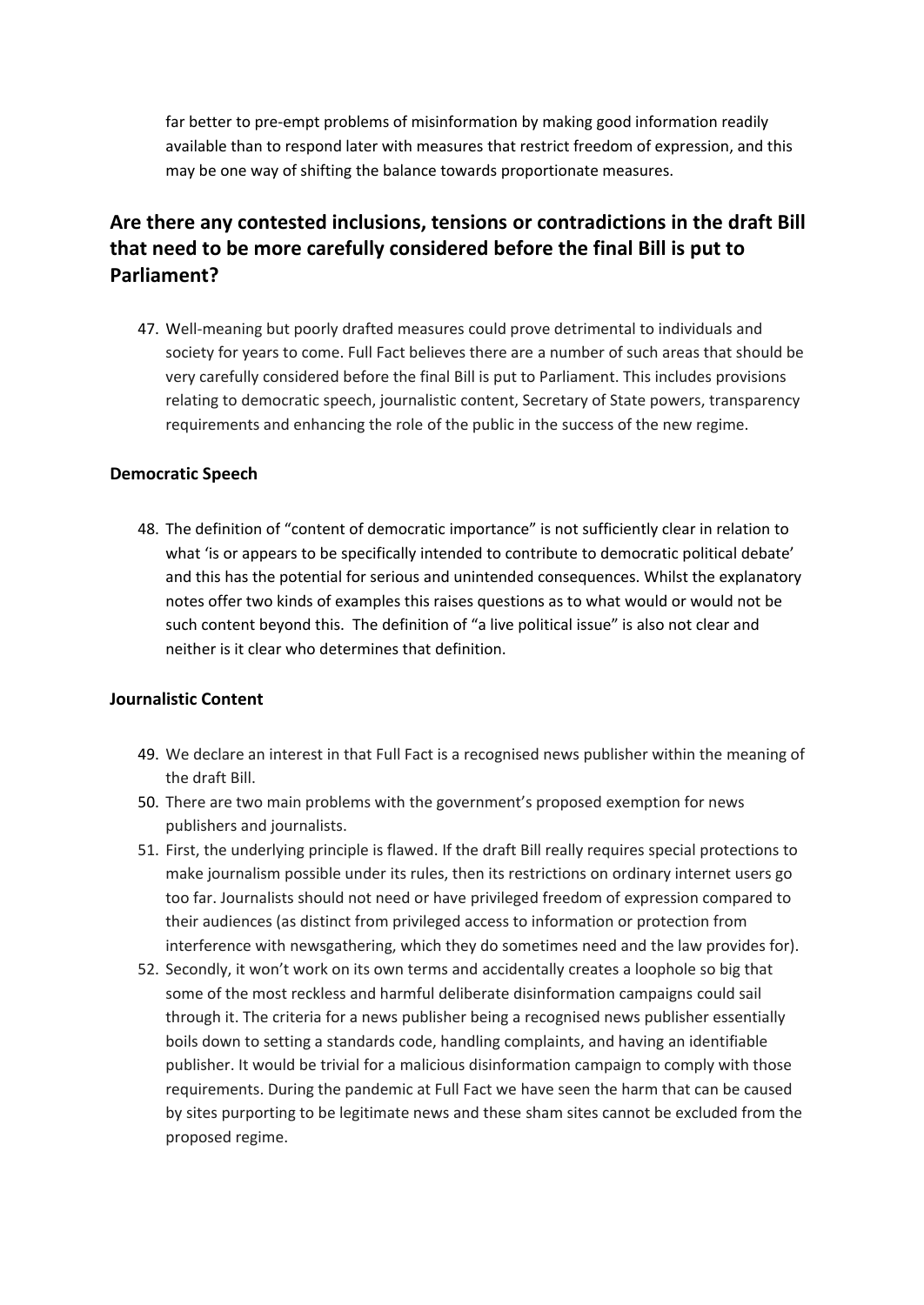#### **Secretary of State Powers**

- 53. Full Fact believes that the powers envisaged in the draft Bill for the Secretary of State require close examination as they are too extensive and need to be narrowed in a number of areas.
- 54. For example, the Secretary of State's power to direct OFCOM to modify its codes of practice to bring them in line with 'government policy' (Clause 33(1)(a)) should be dropped. Ofcom's independence as regulator should not be undermined by any provision in the Bill.
- 55. Whilst many powers for a Secretary of State might be expected in an Act such as this changes are warranted to ensure separation of roles and that the role of parliament be strengthened increasing its oversight and wider role, including in relation to how the framework and regime develops into the future.
- 56. The Bill should allow the regulator the space to take decisions based on the available evidence. A case in point in this regard is the areas referred to in Clause 12, Ofcom should have enough powers to address threats to public safety, public security and national security.

#### **Transparency requirements**

- 57. None of the internet companies are sufficiently transparent on the action they have taken to prevent misinformation online, including Covid-19 misinformation. Because internet companies can silently and secretly shape public debate, we need transparency requirements to be clear on the face of the Bill, so we can better understand what choices in-scope companies are making and why.
- 58. What is needed is real time information on suspected misinformation from the internet companies; independent scrutiny of the use of AI by these companies and its unintended consequences (see 'Independent scrutiny of the algorithms of in-scope internet companies'), and, real time information on the content moderation actions taken by companies and their effects. It is not practical to only ask for information annually, given the speed at which misinformation evolves and the speed at which information crises occur. If there is only a snapshot of the problem months later, then the harm will already have occurred: retrospective reports do not provide timely information when it is needed by stakeholders to address online harms
- 59. We also argue above (under censorship-by-proxy) that transparency is needed on the relationship between government and internet companies when it comes to content moderation.
- 60. We live in an age of real time information and a credible regulator must have the ability to direct those it regulates to provide information at specified times, in specified forms, and subject to specified verification.
- 61. Full Fact therefore welcomes that the draft Bill does give Ofcom powers to obtain real-time information from internet companies which is vital for future rules to work. Relying largely on an annual transparency report from tech companies would be inadequate .
- 62. Simply providing information to Ofcom privately is not enough. As below, under 'Enhancing the role of the public', it is insufficiently clear what will be published and made available to whom beyond what might be made available to Ofcom and there should be provision to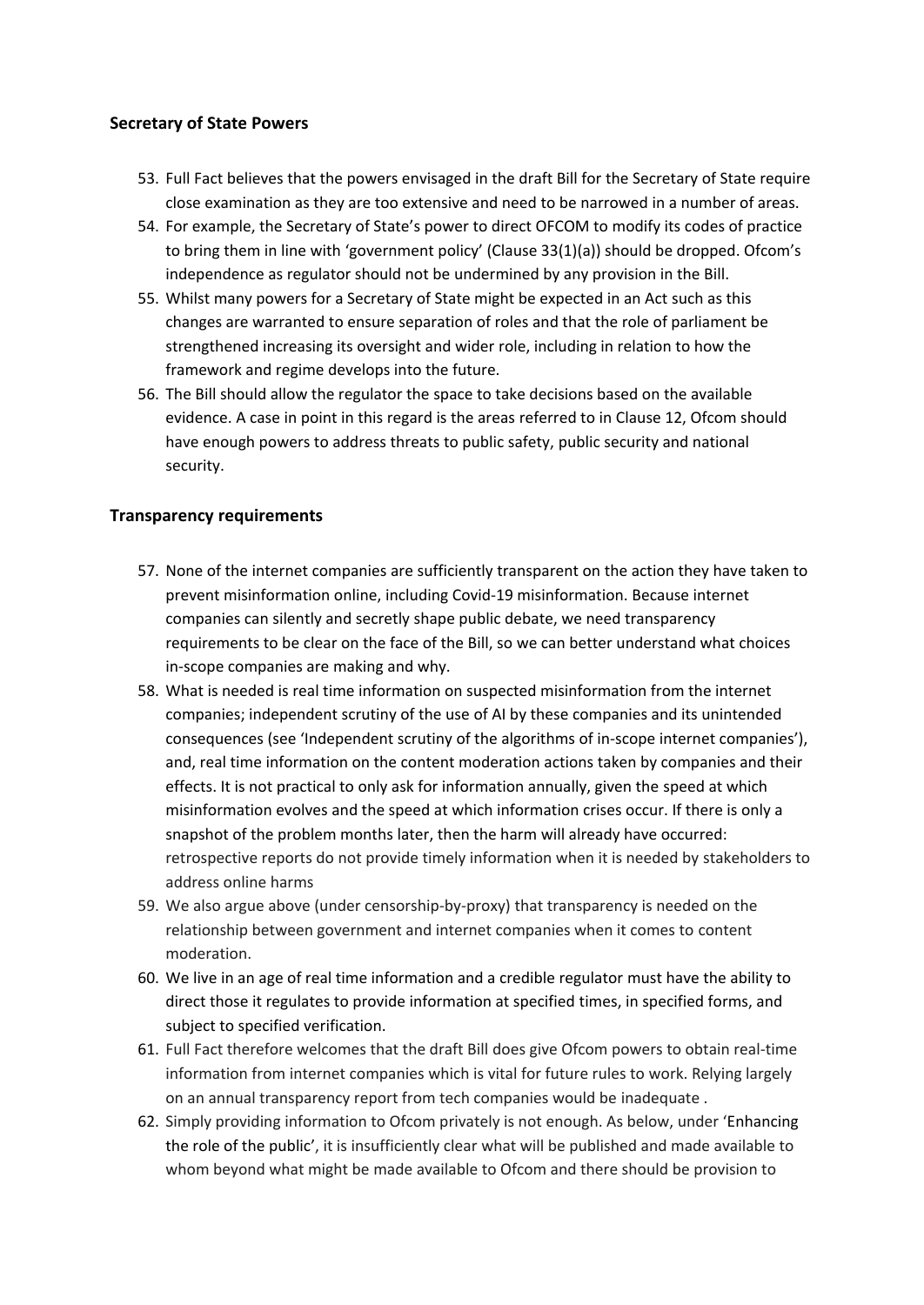maximise the public transparency of information so that it is available to all, including citizens, organisations and other actors working to reduce harms.

- 63. The ongoing controversies concerning academic access to information about what is happening on internet platforms also underlines how much further action is required.<sup>12</sup>
- 64. Clause 101 ("OFCOM's report about researchers' access to information") fails to resolve this concern. It will simply and predictably report on how the internet companies' selective releases of information distort debate and policy in this area. The Bill needs to compel public transparency not just report in two years on the lack of it.

#### **Enhancing the role of the public under the Online Safety Bill and new regime**

- 65. Full Fact believes the draft Online Safety Bill and resulting regime would be more effective if the legislation and associated arrangements strengthened the role of the public in various ways.
- 66. The process throughout must be inclusive and diverse with citizens and civil society participation both as the legislation is developed and in the resulting regulatory regime.
- 67. Significant and continuous debate in Parliament and beyond with the public is needed on these measures given the potential wide-ranging implications and to ensure the resulting regime reflects the concerns of the public, for example in relation to harmful misinformation (see below).
- 68. As above, under Transparency requirements, there should be provision to ensure public transparency to citizens by default. Whilst Ofcom should have the legal powers to access information it needs, the draft Bill is not clear on the extent of accountability to the public when it comes to information required.

#### **More and better media literacy than set out in the draft Bill**

- 69. Given that the Online Safety Bill is in purpose and scope a law about how the regulator regulates internet companies and also how the regulator goes about media literacy, the new regime could be a huge opportunity for transforming media literacy in the UK in the digital era. However, the ambition is presently not sufficiently clear.
- 70. The draft Online Safety Bill gives Ofcom powers on requiring transparency from service providers on what they are doing to improve the media literacy of their users and how they are evaluating the effectiveness of such action, and Ofcom can provide guidance on those efforts. Some additional transparency on what platforms are doing and this guidance do not amount to a massive step change and could mean just more of the same as now: platforms reporting a lot of activity without much evidence that such efforts are solutions commensurate with the problems.
- 71. The draft Online Safety Bill requires that Ofcom 'carry out, commission or encourage educational initiatives designed to improve the media literacy of members of the public'. Again, either through its own action, or what it leverages and inspires from others, will what Ofcom does be of a scale needed, will it play its full part? The pandemic has reminded us

<sup>12</sup> https://www.theverge.com/2021/8/4/22609020/facebook-bans-academic-researchers-ad-transparencymisinformation-nyu-ad-observatory-plug-in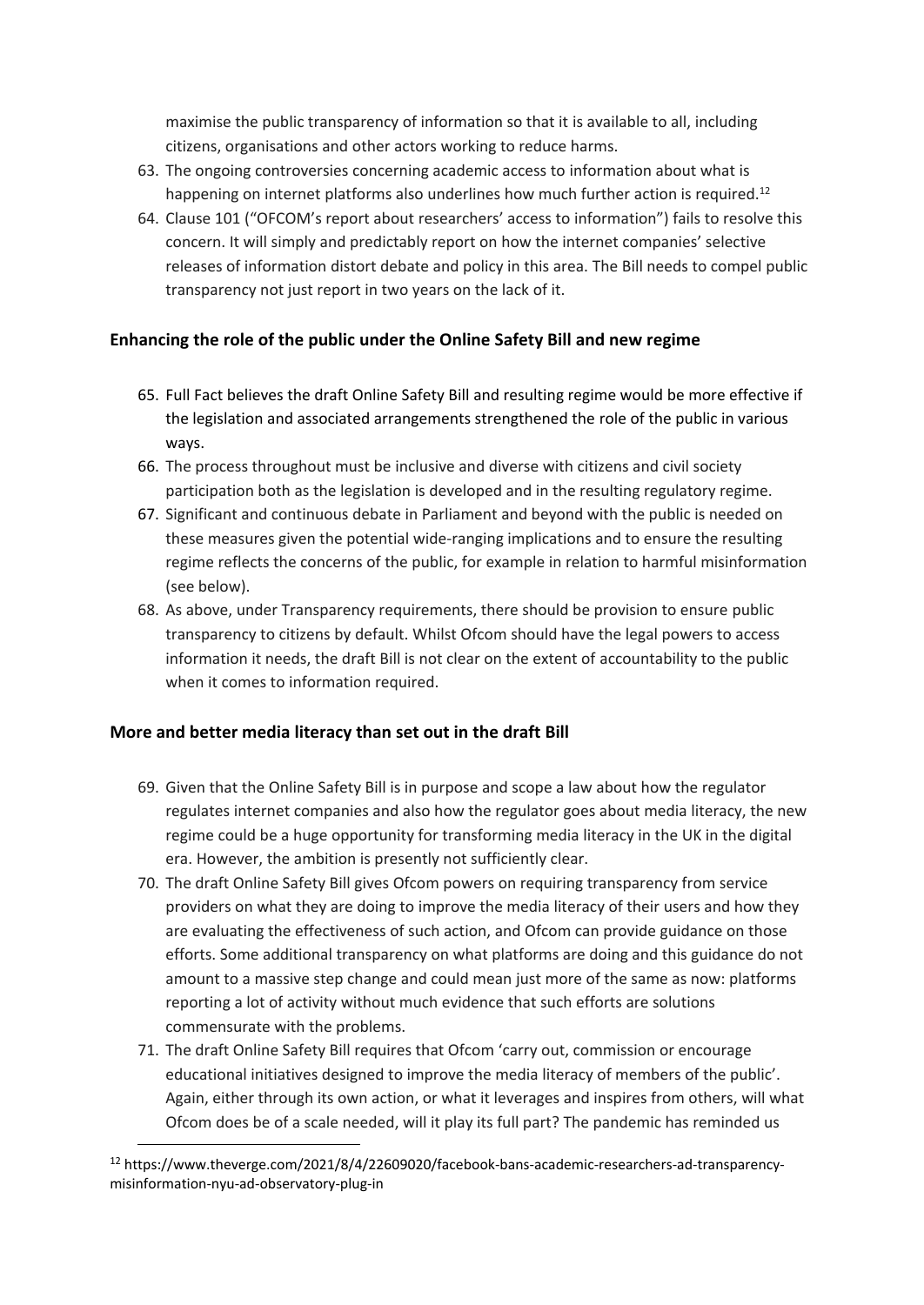again that providing good information proactively is the best way to limit the damage bad information can do. With audiences fragmenting, our public bodies need to gear up to do this at a much larger scale than in the past.

- 72. Ofcom does very good work on media literacy. Yet it is limited in impact: its research on the state of play and what works is very useful, but Ofcom's direct and indirect action needs to translate into accelerated progress—real world difference—and that means resources and initiatives must add up to enough to 'move the dial'.
- 73. Ofcom's media literacy activity is presently focused on generating an evidence base of UK adults' and children's understanding and use of electronic media and sharing that evidence base within the regulator itself and with external stakeholders. It needs to be clearer to what extent Ofcom's research into people's media literacy needs plays a role in shaping public policy, or provides other organisations and agencies with evidence that informs what they do in their initiatives. That would also make it easier to envisage what will or needs to be different in the new regime of the eventual Online Safety Act.
- 74. Ofcom research must go beyond the state of play to more of what works and setting out a concrete action agenda that emerges from the evidence on interventions. For example, if Ofcom's research released in April this year tells us 24% of UK adults did not consider the potential trustworthiness of online information at all this is important to know. But what is more important is , for example, what the internet platforms it will soon regulate could do to change that alongside action by others.
- 75. There are many areas in the media literacy provisions requiring scrutiny, deliberation and changes on the face of the Bill. Overall, to 'Promote' and 'Improve' media literacy do not necessarily give us a clear notion of the outcomes being sought. What level of improvement and on what key measures are unclear. Without clear ambition from government and authorities such as the regulator it is not clear what the shared project is. Taking the same Ofcom research figure above, that 24% of UK adults did not consider the potential trustworthiness of online information, what might be the target ambition? Should we not be aiming for that figure to be practically all—something around 3%? By when? And what is the collective assessment of what it might take to help people to do that?
- 76. It is difficult to envisage internet platforms playing a full part in media literacy without some shared sense of destination at a national level: of what media literacy levels are being worked towards. The Online Safety Bill and the annual plans of the Online Media Literacy Strategy could change that. At present there is very little substance on what Ofcom's role will be in practice on preparing guidance 'about the evaluation of educational initiatives'; 'about the evaluation, by providers of regulated services, of any actions taken by them in relation to those services to improve the media literacy of members of the public'; 'about the evaluation, by persons [i.e. the platforms] developing or using technologies and systems'; and 'of the effectiveness of those technologies and systems in improving the media literacy of members of the public.'
- 77. This Bill in its present draft is not ambitious enough on media literacy in the digital era. Ofcom could have low ambition or lack leverage to improve this nation's media, digital and misinformation literacy. Whilst much of this will not need to be in legislation some changes are warranted to make sure real progress is made over time.
- 78. Strengthening media literacy in this Bill would be part of the freedom of expression, citizensupporting methods of tackling the problems in our information environment: whether